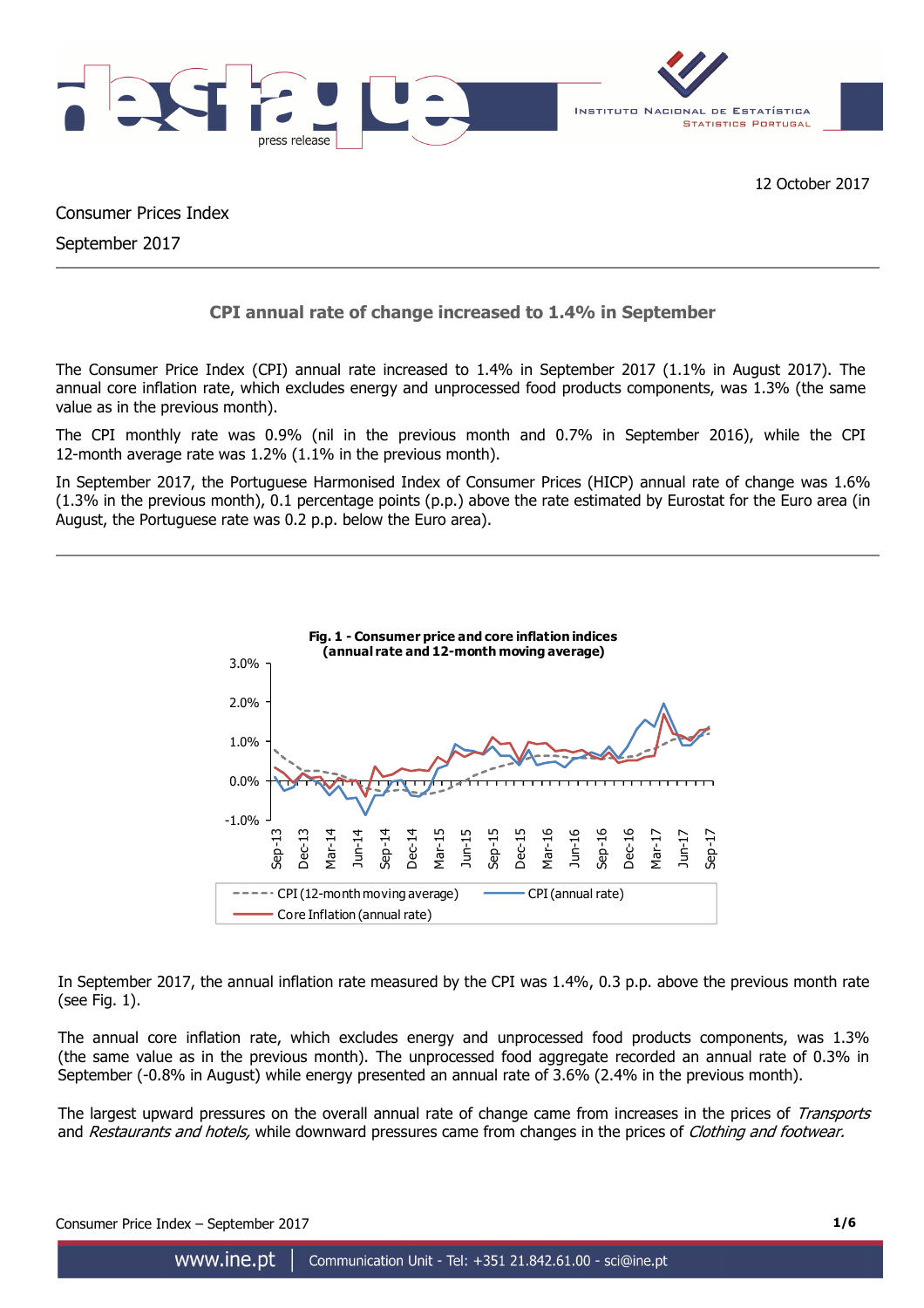

In September, the CPI monthly rate was 0.9% (nil in the previous month and 0.7% in September 2016). The main increase was observed in the prices of *Clothing and footwear*. On the opposite side, downward contributions were observed in the prices of Transports.

The CPI 12-month average rate was 1.2% in September (1.1% in the previous month).

In September, the HICP annual rate was 1.6% (1.3% in the previous month) and the HICP monthly rate was 1.0% (0.2% in the previous month and 0.7% in September 2016).

In August 2017, the annual rate of change of the Portuguese HICP was 0.2 p.p. below the annual rate of change for the Euro area. In September, the annual rate of change for the Euro area is estimated to be 0.1 p.p. lower than the Portuguese HICP.



The HICP 12-month average rate was 1.3% in September (1.2% in the previous month).

## **Housing Rents**

In September, the monthly rate of change of the average value of rents per square meter of living area for the whole country was 0.2% (0.1% in the previous month).

The highest increase was recorded in the Lisboa region (0.3%), while the Madeira region observed the main decrease (-0.1%).

The annual change rate for the whole country was 1.0% in September. The main increase was observed in the *Madeira* region (2.5%), while the *Algarve* region recorded the main decrease (-0.5%).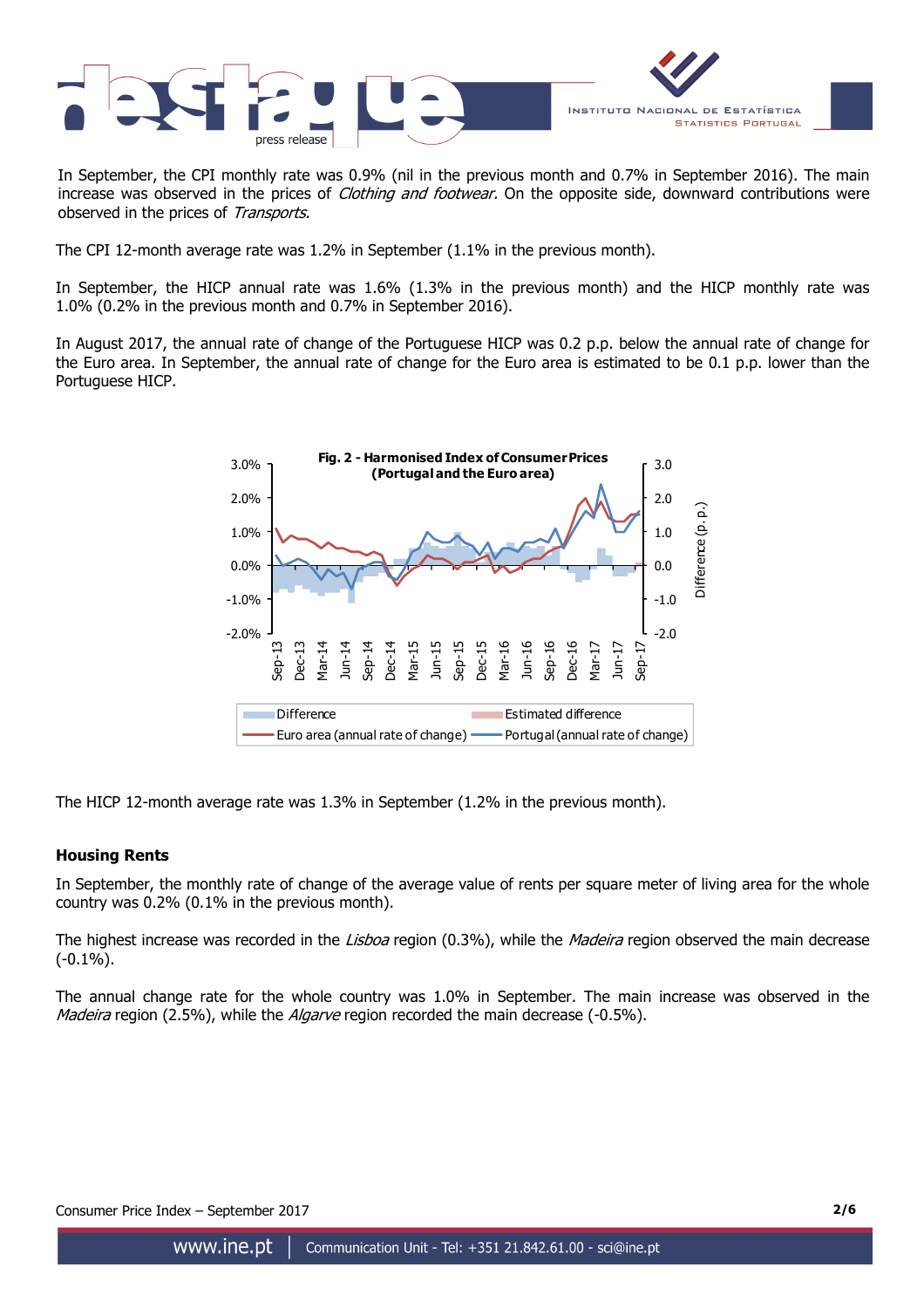



#### **Consumer Price Index**

I

The Consumer Price Index (CPI) measures the change over time of the prices of a certain basket of goods and services bought by a "typical" consumer. The CPI has been designed to capture price changes and not to measure price levels.

The CPI is updated every year with the most recent information on prices and quantities. The 2017 CPI weighting structure and the sample of goods and services included in the basket are a result of the combination of three fundamental sources of information: results of the Portuguese National Accounts complemented with the Household Budget Survey and the Census for more detailed levels of expenditure. Administrative data is also used.

The CPI is compiled through the aggregation of seven regional price indexes and the goods and services included in the index are grouped according to the COICOP classification.

|    | <b>Table 1: CPI - COICOP Divisions</b>                                |    |                                  |  |  |  |  |  |  |  |
|----|-----------------------------------------------------------------------|----|----------------------------------|--|--|--|--|--|--|--|
| 01 | Food and non-alcoholic beverages                                      | 07 | Transports                       |  |  |  |  |  |  |  |
| 02 | Alcoholic beverages and tobacco                                       | 08 | Communications                   |  |  |  |  |  |  |  |
| 03 | Clothing and footwear                                                 | 09 | Recreation and culture           |  |  |  |  |  |  |  |
| 04 | Housing, water, electricity, gas and other fuels                      | 10 | Education                        |  |  |  |  |  |  |  |
| 05 | Furnishings, household equipment and routine maintenance of the house | 11 | Restaurants and hotels           |  |  |  |  |  |  |  |
| 06 | Health                                                                | 12 | Miscellaneous goods and services |  |  |  |  |  |  |  |
|    | COICOD: Classification Of Individual Consumption by Dumeses           |    |                                  |  |  |  |  |  |  |  |

<sup>1</sup>COICOP: Classification Of Individual Consumption by Purpose

#### **Monthly rate**

The monthly rate is the change in the index of a certain month compared with the index of the previous month expressed as a percentage. Although up-to-date, this measure can be affected by seasonal and other effects.

#### **Annual rate**

The annual rate is the change in the index of a certain month compared with the index of the same month in the previous year expressed as a percentage. In the presence of a stable seasonal pattern, seasonal effects do not influence this measure.

## **12-month average rate**

The 12-month average rate is the change in the average index of one year compared with the average index of the previous year expressed as a percentage. This moving average is less sensitive to transient changes in prices.

## **Core inflation index (all items CPI excluding unprocessed food and energy products)**

The core inflation index is compiled by excluding the prices of unprocessed food and energy products from the all items CPI. The primary objective of this index is to capture the underlying inflation pressures in the economy.

#### **Harmonised Index of Consumer Prices**

The Harmonised Index of Consumer Prices (HICP) is compiled in each member state of the European Union for the purposes of inflation comparisons across EU countries, as required by the Treaty on European Union<sup>1</sup>. This index plays an important role as a guideline for the achievement of the European System of Central Banks primary objective: price stability. In 1998, the European Central Bank adopted the HICP as "the most appropriate price measure" for its definition of price stability in the Euro area<sup>2</sup>.

Consumer Price Index – September 2017 **3/6**

 $\overline{\phantom{a}}$  , and the set of the set of the set of the set of the set of the set of the set of the set of the set of the set of the set of the set of the set of the set of the set of the set of the set of the set of the s

 $1$  Article 109j and protocol on the convergence criteria referred to in that article.

 $^2$  A stability oriented monetary policy strategy for the ESCB". ECB press notice released on 13 October 1998.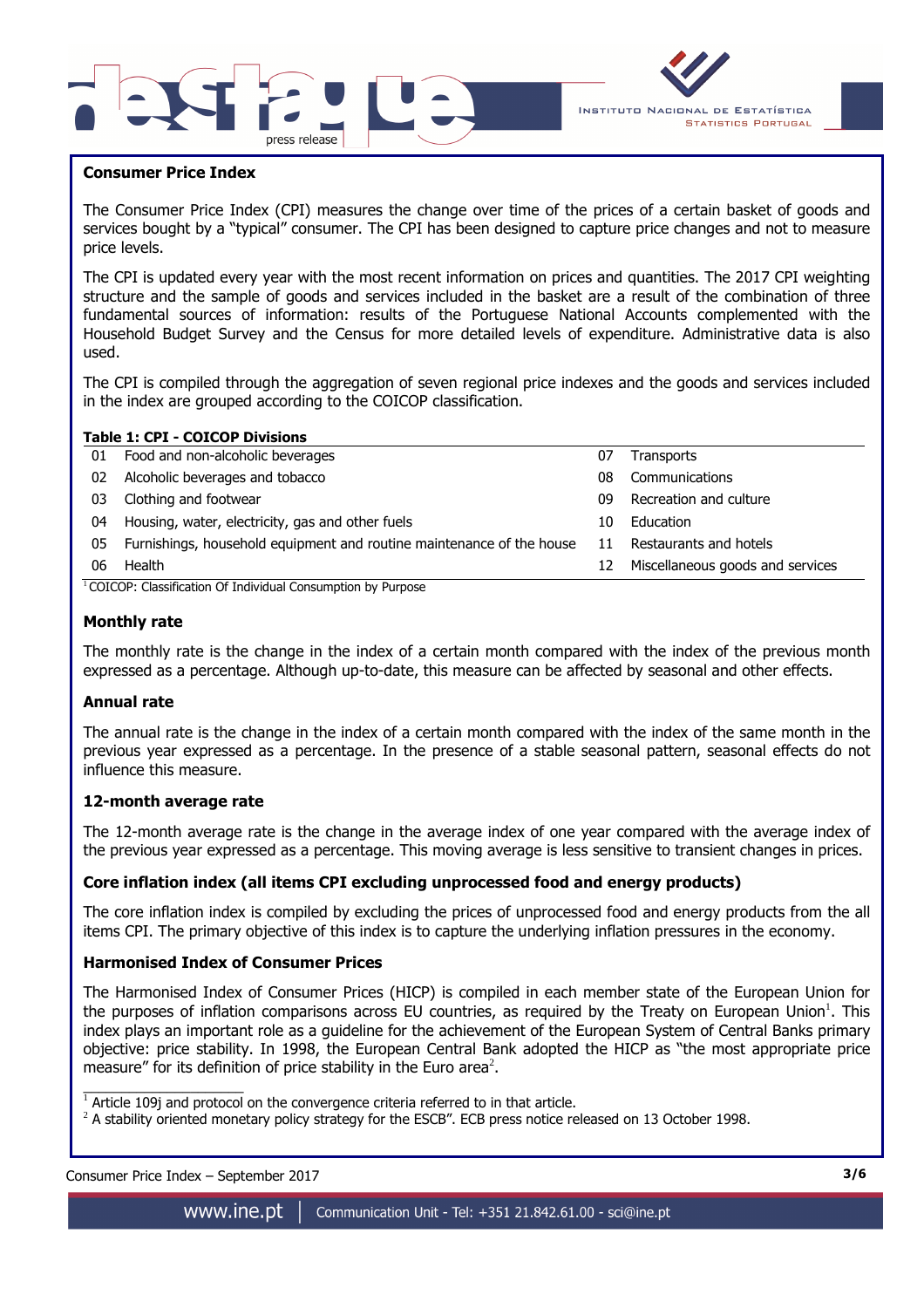

The HICP is produced in each Member State following a harmonized methodology developed by experts in the field of price statistics, under the "Price Statistics Working Group" and related Task Forces. From the methodological point of view, there are no major differences between the HICP and CPI. However, the different scope of coverage leads to differences in the weighting structure, mainly in Restaurants and hotels. This is mostly an effect of the inclusion of non-residents expenditure ("tourists") in the HICP and the corresponding exclusion from the CPI.

Additional information on the methodology of the HICP is available at http://ec.europa.eu/eurostat/web/hicp.

## **Table 2: CPI and HICP 2017 weighting structure**

|    | <b>COICOP divisions</b>                                               | <b>CPI</b> | <b>HICP</b> |
|----|-----------------------------------------------------------------------|------------|-------------|
| 01 | Food and non-alcoholic beverages                                      | 203.9      | 195.8       |
| 02 | Alcoholic beverages and tobacco                                       | 38.6       | 37.7        |
| 03 | Clothing and footwear                                                 | 73.6       | 74.4        |
| 04 | Housing, water, electricity, gas and other fuels                      | 99.8       | 93.9        |
| 05 | Furnishings, household equipment and routine maintenance of the house | 61.7       | 60.1        |
| 06 | <b>Health</b>                                                         | 59.0       | 56.4        |
| 07 | Transport                                                             | 153.5      | 150.8       |
| 08 | Communication                                                         | 34.3       | 32.3        |
| 09 | Recreation and culture                                                | 71.8       | 60.5        |
| 10 | Education                                                             | 15.9       | 14.9        |
| 11 | Restaurants and hotels                                                | 88.2       | 128.6       |
| 12 | Miscellaneous goods and services                                      | 99.8       | 94.4        |
| 00 | All items                                                             | $1,000^2$  | $1,000^2$   |

 $1$ COICOP: Classification Of Individual Consumption by Purpose.

 $2$  Due to rounding, the sum of the parts may not add exactly to 1000.

## **Presentation of data and rounding rules**

Since the release of the January 2013 CPI indices are published with base 100 in the year 2012.

Due to rounding procedures, those indices may not reproduce exactly the published rates of change. However, it should be noted that the published rates prevail.

In this press release the descriptive analysis is based on rounded values to one decimal.

## **Next press release**

The September 2017 CPI/HICP will be released on November 13<sup>th</sup>, 2017.

Consumer Price Index – September 2017 **4/6**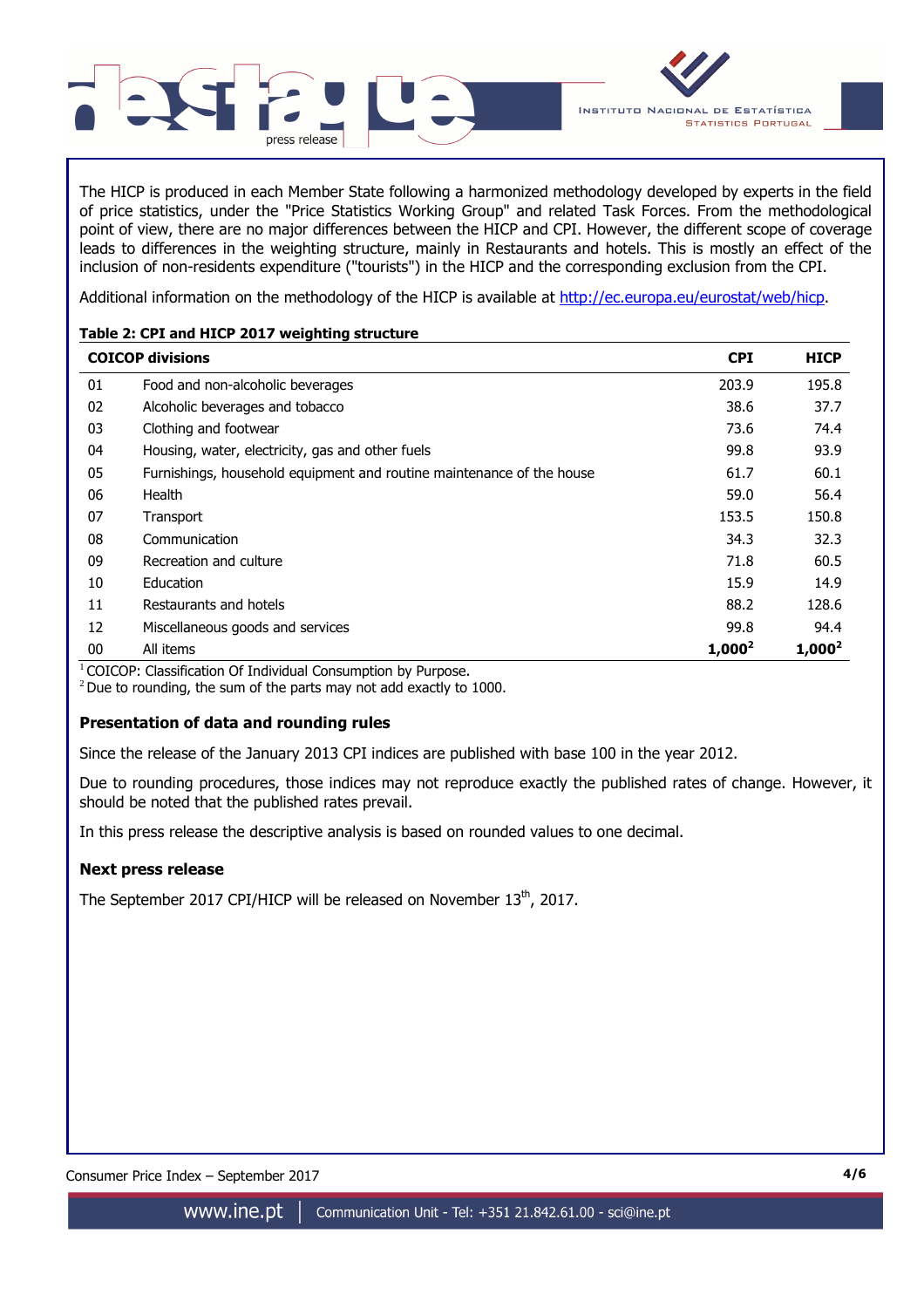

**Annex:**

# CPI rate of change (index division and all items CPI)

|                 |                     |      |                                                                    |         |         |                 | Index divisions <sup>(1)</sup> |      |         |      |      |         | <b>All-items</b><br><b>CPI</b> |
|-----------------|---------------------|------|--------------------------------------------------------------------|---------|---------|-----------------|--------------------------------|------|---------|------|------|---------|--------------------------------|
|                 | 01                  | 02   | 03                                                                 | 04      | 05      | 06              | 07                             | 08   | 09      | 10   | 11   | 12      |                                |
|                 | Annual average rate |      |                                                                    |         |         |                 |                                |      |         |      |      |         |                                |
| 2014            | $-1.34$             | 3.09 | $-2.11$                                                            | 2.22    | $-0.38$ | 0.66            | $-1.20$                        | 1.10 | $-1.49$ | 0.43 | 0.97 | $-0.46$ | $-0.28$                        |
| 2015            | 1.01                | 4.09 | $-2.02$                                                            | 0.23    | 0.67    | 0.41            | $-0.99$                        | 4.12 | $-0.63$ | 0.65 | 1.31 | 0.42    | 0.49                           |
| 2016            | 0.49                | 2.61 | $-0.39$                                                            | 0.39    | 0.43    | $-0.61$         | $-0.56$                        | 3.17 | 1.02    | 0.89 | 2.21 | 0.60    | 0.61                           |
|                 | Annual rate         |      |                                                                    |         |         |                 |                                |      |         |      |      |         |                                |
| 2015 September  | 1.98                | 4.28 | $-0.23$                                                            | $-0.22$ | 1.19    | 0.29            | $-1.11$                        | 5.53 | $-0.54$ | 0.59 | 1.03 | 1.02    | 0.88                           |
| October         | 1.27                | 3.89 | $-0.90$                                                            | $-0.32$ | $-0.10$ | 0.19            | $-0.85$                        | 4.77 | $-0.54$ | 0.93 | 0.95 | 1.60    | 0.63                           |
| November        | 0.36                | 4.31 | $-1.68$                                                            | $-0.16$ | $-0.01$ | 0.18            | 0.36                           | 4.73 | 0.81    | 0.95 | 0.51 | 1.69    | 0.64                           |
| December        | 0.00                | 4.32 | $-2.28$                                                            | 0.04    | 0.05    | 0.28            | $-0.09$                        | 4.93 | 0.21    | 0.93 | 0.23 | 1.33    | 0.40                           |
| 2016 January    | 0.21                | 4.37 | 0.16                                                               | $-0.07$ | 0.77    | $-0.01$         | 0.04                           | 5.31 | 0.98    | 0.91 | 0.60 | 1.60    | 0.78                           |
| February        | $-0.62$             | 4.06 | $-0.23$                                                            | 0.59    | 1.14    | $-0.19$         | $-1.28$                        | 3.95 | 1.90    | 0.92 | 0.15 | 1.09    | 0.40                           |
| March           | $-0.73$             | 4.38 | 0.02                                                               | 0.62    | 1.22    | $-0.16$         | $-1.43$                        | 3.30 | 1.26    | 0.93 | 1.77 | 0.90    | 0.45                           |
| April           | 0.09                | 2.41 | 0.04                                                               | 0.69    | 0.89    | $-0.92$         | $-0.93$                        | 2.95 | 0.74    | 0.94 | 1.99 | 0.43    | 0.48                           |
| May             | $-0.10$             | 2.27 | $-0.76$                                                            | 0.65    | 0.67    | $-0.98$         | $-1.29$                        | 2.76 | 0.94    | 0.94 | 2.19 | 0.50    | 0.33                           |
| June            | 1.01                | 1.89 | $-0.86$                                                            | 0.69    | 0.62    | $-0.90$         | $-1.49$                        | 1.75 | 0.94    | 0.94 | 2.61 | 0.74    | 0.55                           |
| July            | 1.65                | 1.77 | 1.32                                                               | 0.12    | 0.35    | $-0.72$         | $-2.10$                        | 1.66 | 0.36    | 0.91 | 2.62 | 0.63    | 0.61                           |
| August          | 1.82                | 2.16 | 0.78                                                               | 0.28    | 0.02    | $-0.76$         | $-1.29$                        | 1.57 | $-0.29$ | 0.89 | 3.29 | 0.41    | 0.72                           |
| September       | 0.99                | 1.65 | $-0.81$                                                            | $-0.05$ | $-0.26$ | $-0.59$         | $-0.29$                        | 2.51 | 0.76    | 0.89 | 3.38 | 0.39    | 0.63                           |
| October         | 0.45                | 2.23 | $-1.44$                                                            | 0.24    | 0.02    | $-0.60$         | 0.94                           | 3.05 | 2.56    | 0.77 | 4.20 | 0.10    | 0.88                           |
| November        | 0.49                | 2.05 | $-1.36$                                                            | 0.28    | 0.04    | $-0.62$         | 0.68                           | 4.07 | 1.21    | 0.81 | 1.76 | $-0.01$ | 0.58                           |
| December        | 0.62                | 2.28 | $-0.93$                                                            | 0.61    | $-0.35$ | $-0.84$         | 1.89                           | 5.18 | 0.91    | 0.82 | 1.85 | 0.42    | 0.88                           |
| 2017 January    | 1.33                | 2.40 | $-0.69$                                                            | 0.49    | $-0.19$ | $-0.47$         | 5.38                           | 2.47 | 1.38    | 0.85 | 1.61 | $-0.13$ | 1.33                           |
| February        | 2.37                | 2.57 | $-1.83$                                                            | 0.11    | $-0.19$ | $-0.27$         | 5.89                           | 1.92 | 0.83    | 0.85 | 1.89 | 0.44    | 1.55                           |
| March           | 2.68                | 3.73 | $-1.72$                                                            | 0.31    | $-0.83$ | $-0.26$         | 3.09                           | 2.43 | 0.99    | 0.86 | 2.02 | 0.28    | 1.37                           |
| April           | 1.97                | 3.29 | $-2.01$                                                            | 0.15    | $-0.52$ | 0.73            | 4.58                           | 3.07 | 2.70    | 0.85 | 5.70 | 0.41    | 1.98                           |
| May             | 2.07                | 3.03 | $-1.77$                                                            | 0.05    | $-0.23$ | 0.48            | 1.09                           | 3.26 | 2.15    | 0.85 | 4.91 | 1.14    | 1.45                           |
| June            | 0.22                | 2.21 | $-1.64$                                                            | $-0.22$ | $-0.55$ | 0.45            | 1.52                           | 3.58 | 2.13    | 0.83 | 3.51 | 0.80    | 0.91                           |
| July            | 0.31                | 2.26 | $-2.47$                                                            | 0.51    | $-0.79$ | 0.60            | 1.09                           | 3.69 | 2.54    | 0.85 | 3.68 | 0.86    | 0.90                           |
| August          | 0.37                | 2.25 | $-1.90$                                                            | 0.65    | $-0.57$ | 0.64            | 1.73                           | 3.83 | 2.79    | 0.85 | 3.91 | 1.12    | 1.14                           |
| September       | 1.12                | 2.61 | $-3.44$                                                            | 1.33    | $-0.45$ | 0.70            | 2.61                           | 3.09 | 1.53    | 0.87 | 4.48 | 1.25    | 1.39                           |
| <b>Symbols:</b> | estimated           |      | Po provisional                                                     |         |         | x not available |                                |      |         |      |      |         |                                |
| Note:           |                     |      | (1) The names of the divisions are given in the explanatory notes. |         |         |                 |                                |      |         |      |      |         |                                |
| Source:         | INE - Portugal      |      |                                                                    |         |         |                 |                                |      |         |      |      |         |                                |

Consumer Price Index – September 2017 **5/6**